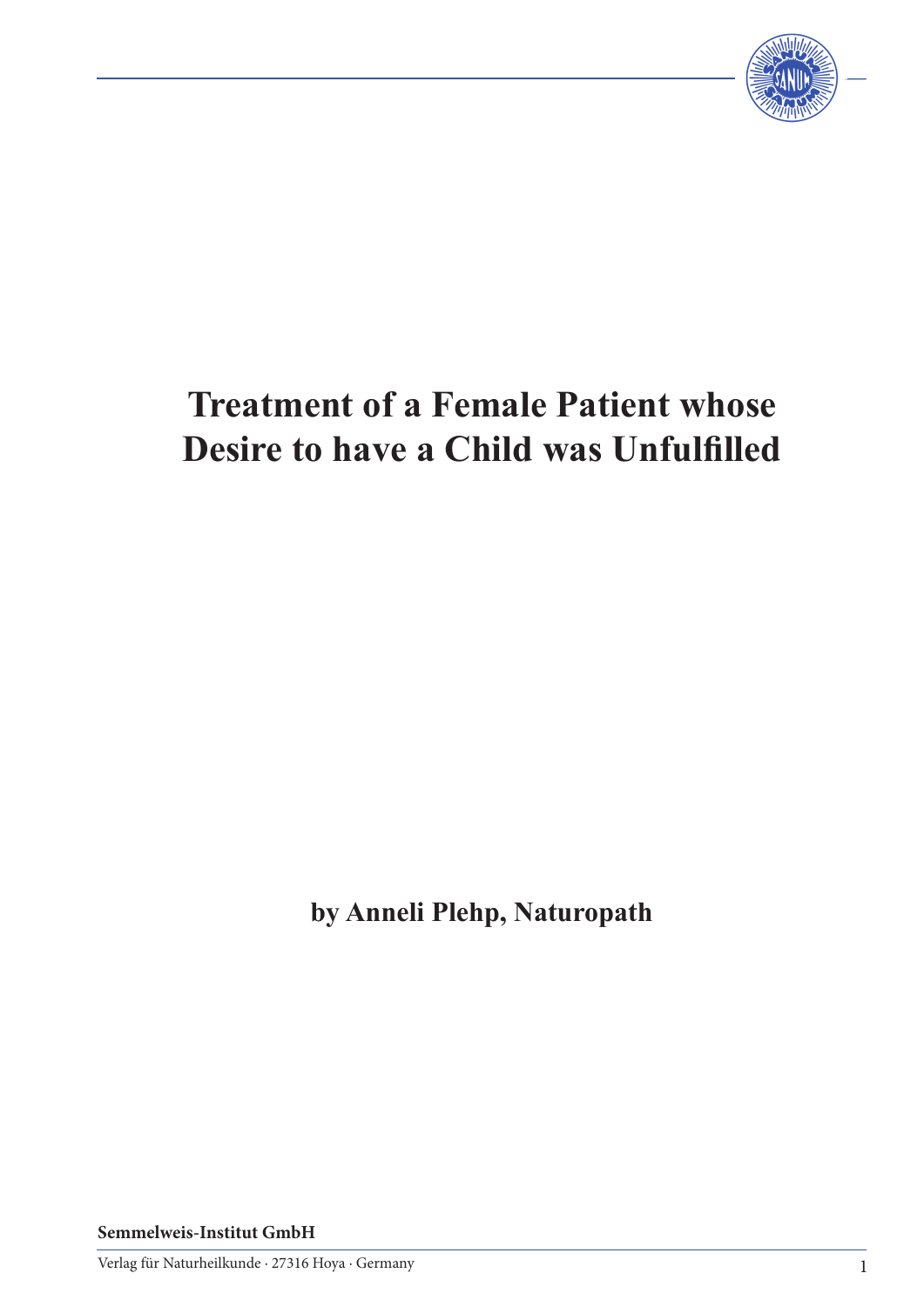

On 3. August, 2007, Mrs. K. paid her first visit to my practice, because of a wish to conceive naturally.

**Previous history:** As the patient's wish to bear a child remained unfulfilled, early in 2007 a laparoscopy was performed which confirmed that both her Fallopian tubes were obstructed. During this procedure efforts were made to restore free passage through the Fallopian tubes, but they failed. From an orthodox medical point of view, the couple were advised to seek artificial insemination, but this the patient declined.

### **General case-taking from Mrs.**

**K.:** she appeared healthy, sporty and slim, born 1976, in fulltime employment (shift work), dealing with large amounts of chemicals in the workplace, which is moderately well ventilated. On "the Pill" from 1987 to 2005; no known allergies or food intolerances; eats a varied diet with plenty of fresh fruit; sinuses unobstructed; dental fillings, amalgam and synthetic compound.

Generally the patient feels fit and efficient.

**Notable features:** frequent genital fungal infestations, stools passed several times a day with copious flatulence, stool consistency varying from very pappy to very hard; nocturia around 3.00 a.m.; state following dental root canal treatment, lower left 5, in 2006: subsequent atrophy of the jawbone with reconstructive

surgery (everything had healed up well). On physical examination I found the abdomen somewhat distended, lively intestinal noises, and pain on pressure in the epigastric area; nothing else of note.

**Special case-taking:** there was nothing to suggest the occurrence of inflammatory processes in the Fallopian tubes, so it was not possible to assume that there was fibrinous or scar tissue from destruction of the basal membrane. For the same reason it was also highly probable that the mucous membranes in the oviducts were still at least half intact in their function. Thus it was a question of trying to find possible causes for the impassability of the "transport route", also looking beyond the genital system.

Until all the test results were to hand, the patient began with a general detoxification:

• 2 Derivatio tablets 3 times a day, plus

• 4 Potassium chlorate tablets 3 times a day, 6X potency, alternating daily with

• 4 Potassium sulphate tablets 3 times a day, 6X potency. (All from the Pflüger company)

She was NOT to fall pregnant so long as the detoxification and regeneration treatment was in progress!

The comprehensive **orthodox laboratory test results** yielded the following results:

ESR: 16/26 mm (Westergren); cholesterol: 175 mg/dl; blood differential: the lymphocyte count was elevated and the neutrophil count depressed; other levels were unremarkable.

The **natural health laboratory test results** were as follows: Schwenk's urine analysis gave strong indications of an intestinal disorder, with both liver and pancreas under strain; the darkfield blood image showed predominantly microthrombi and coin-rolls; the Spenglersan blood test was strongly positive in areas A, DX, K and OM, while areas D, R and T showed a lower degree of pollution, and areas E, G and M showed no reaction.

On 10.8.2007 the patient began a course of Dr. Werthmann's intestinal and milieu cleansing routine:

#### **Diet:**

- no hen's egg or cow's milk products
- to colonise and stabilise new intestinal flora, foods rich in Lactic acid to be eaten daily (e.g. sauerkraut or similar); fruit and vegetables only steamed, the amount of fruit in the diet to be reduced considerably.

## **Medication:**

for the whole duration of treatment:

twice a day, ALKALA N powder, ½ a measuring spoon-

#### **Semmelweis-Institut GmbH**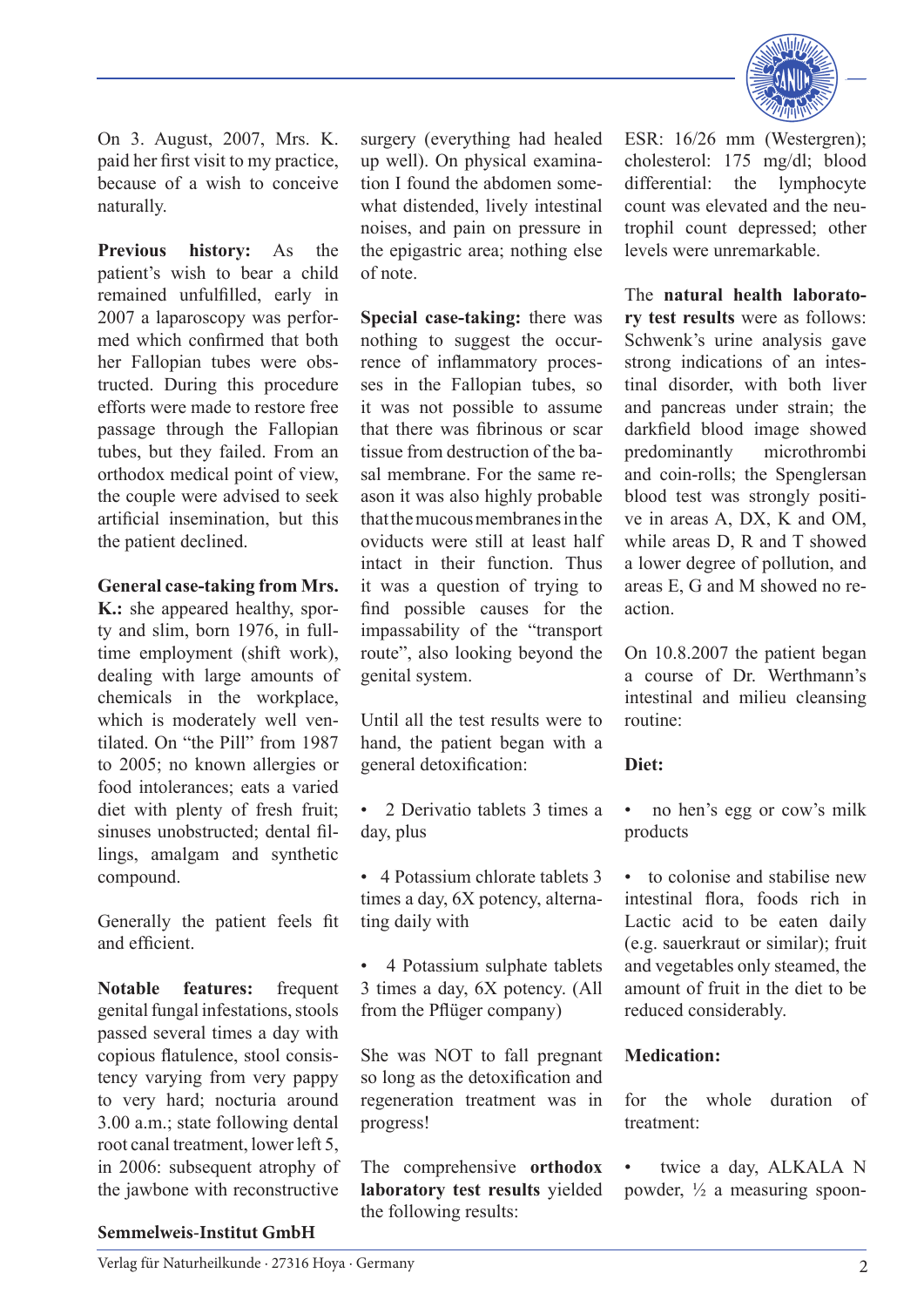

ful dissolved in hot water and drunk 15-30 mins. before a mealtime

• twice a day, 10 drops HEXACYL

**Stage 1:** 1 EXMYKEHL 3X suppository at night for a 10-day period, then:

**Stage 2:** twice a day, 1 FORTA-KEHL 5X tablet for a 10-day period, then

#### **Stage 3:**

• MONDAY - FRIDAY in the morning: 8 drops MUCOKEHL 5X plus 15 drops SANUVIS, for a 20-day period

in the evening: 8 drops NIGER-SAN 5X plus 15 drops CITRO-KEHL, for a 20-day period

Over the weekend a BREAK; instead of the above

• SATURDAY and SUNDAY, on each day an EXMYKEHL 3X suppository at night for 5 weekends

• Every second SUNDAY

1 capsule of UTILIN H 5X, taken on an empty stomach, then waiting 3-4 hours until breakfast

At the end of September 2007 the patient left a message on the answering machine: on her own initiative she had had her oviducts checked, and both were now completely passable! She was feeling very well but wanted to begin a course of counselling and would get in touch sometime later.

On 19.12.2007 Mrs. K. reappeared in the practice and reported spotting from the 24th day of her cycle and also severe nausea whenever the second half of her cycle began, as well as heavy nocturnal sweating.

To regulate her hormonal balance, the patient was given a mixture of spagyrically prepared botanicals (Phylak-Sachsen Co.), which also contained appropriate botanicals to support her liver function. This mixture was to be taken continuously during three cycles.

The patient was unwilling to undertake a heavy metal elimination programme.

At the end of February, 2008, Mrs. K. happily announced that she was pregnant!

At the end of March the patient telephoned to report a miscarriage, followed by a curettage. Thereafter I heard nothing from Mrs. K.

Early in September 2008 Mrs. K. was referred to my practice by her gynæcologist on account of major problems in her left lower abdomen. The doctor's examination had detected nothing pathological. An ultrasound investigation was likewise inconclusive. Her stools contained no visible signs of blood or mucus. Her stool consistency was initially always very firm, followed by diarrhœa.

Moreover, from the end of March to early September the

patient had had two more miscarriages, both of them around the eighth week of pregnancy!

**Orthodox laboratory test results:** Differential blood picture, CRP test, immuno-globulins and ESR were all in the normal range; her cholesterol, compared with the initial reading of 175 mg/dl, had dropped further to 140 mg/dl.

A **stool sample**, taken as a precautionary measure, to check for calcprotectin, slgA and haptoglobin-hæmoglobin complex, revealed no sign of occult bleeding or inflammatory mucosal processes.

In the **Spenglersan blood test**, areas Dx, K and Om were strongly positive. In the **darkfield** image massive coin-roll formations and microthrombi showed up; after one hour shapes became visible that, according to the Doctrine of Signatures, could be described as "intestinal twists".

As the patient had declined a simple blood investigation for histaminosis, and bearing in mind the miscarriages that had taken place, an in-depth consultation was carried out. This yielded no grounds to suspect any histaminosis.

The histamine level is normally elevated on the first two days of menstruation and, inter alia, it causes the womb to contract. Likewise, in early pregnancy, an excess of histamine may trigger a miscarriage in some circumstances. This problem

#### **Semmelweis-Institut GmbH**